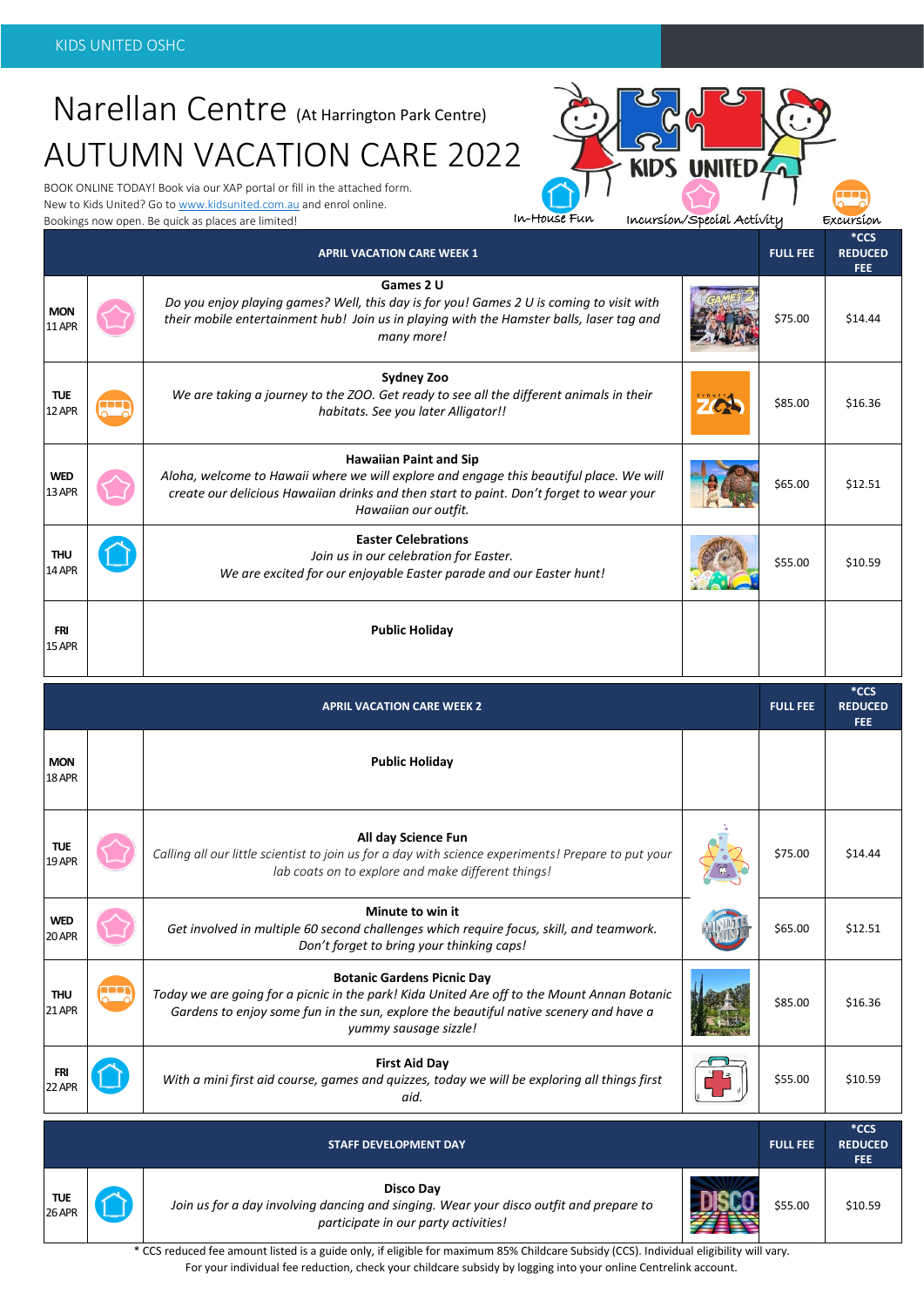

# NARELLAN CENTRE

## VACATION CARE INFORMATION SHEET

#### **Kids United OSHC School Holiday Programs are:**

- Keeping young minds interested and hearts healthy with hands-on programs
- A friendly safe place for learning, having fun, making and meeting new and old friends.
- Designed to encourage personal growth and development.
- Fully stocked with arts & craft supplies, games, and entertainment
- Diligent on following strict health & safety guidelines.

Cost effective whilst giving you, the parent, peace of mind.

#### **Program details:**

#### **Our Autumn 2022 Vacation Care Program will be held at our Harrington Park Primary School**

#### **The details are as follows**

Dates: Monday 11<sup>th</sup> of April 2022 to Tuesday 26<sup>th</sup> of April 2022

Location: 2 Sir Warwick Fairfax Dr, Harrington Park NSW 2567

Narellan Centre Details: Phone Number: 0478 525 437, Email: [Narellan@kidsunited.com.au](mailto:Narellan@kidsunited.com.au)

Office Details: 0413 UNITED (0413 864833); [info@kidsunited.com.au](mailto:info@kidsunited.com.au)

Hours of operation: 7am – 6pm

#### **Bookings and Cancellations**

All bookings MUST be received by **Friday 1<sup>st</sup> April 2022**. If a booking is made after the 1<sup>st</sup> of April 2022, a late booking fee of \$5.00 per booking will be added to your fees to cover additional administration related to the last minute movement of staff and the on costs involved in managing the impact on all 3rd party suppliers. The additional \$5 will be subsidised.

All children must be enrolled with Kids United OSHC prior to booking. 7 days' notice is required for cancellation of a Vacation Care booking to ensure you will not incur out of pocket costs.

In order to book, please return the vacation care booking form to:

- Our Narellan Centre during opening hours, or
- Scan and email completed form to Narellan@kidsunited.com.au

Bookings are also available online via our Kids United OSHC portal and app. Please go to [www.kidsunited.com.au](http://www.kidsunited.com.au/)

#### **What to bring:**

Please bring morning tea, lunch, afternoon tea and a refillable drink bottle. If bringing food please make sure it's nutritious and doesn't require heating or cooking. Please remember that we are an allergy aware centre.

Your child will also need to wear covered or enclosed shoes, sun smart clothing (no straps) and bring a hat.

Please pack spare clothes in case of accident or messy play, and sunscreen if your child if sensitive to the centre's sunscreen.

#### **Excursions:**

All excursions are compulsory if your child is booked in on that day. Please arrive no later than 8:45am unless otherwise specified, as we have a strict departure time. Your child will be provided with a Kids United OSHC hat and a centre wrist band which must be worn on all excursions. Each child must have written consent from a parent/guardian to attend excursions.

#### **Allergy/Asthma/Anaphylaxis**

If your child/ren is anaphylactic or has as allergy which requires them to carry medications, a full kit must be supplied to Kids United OSHC. Action plans must be supplied for any asthma/anaphylaxis or allergies. Other medications can only be administered by staff if a medication form is completed and the medication has the child's full name labelled.

#### **Child Care Subsidy**

Our services are registered with Centrelink, so you will be able to claim Child Care Subsidy on your fees.